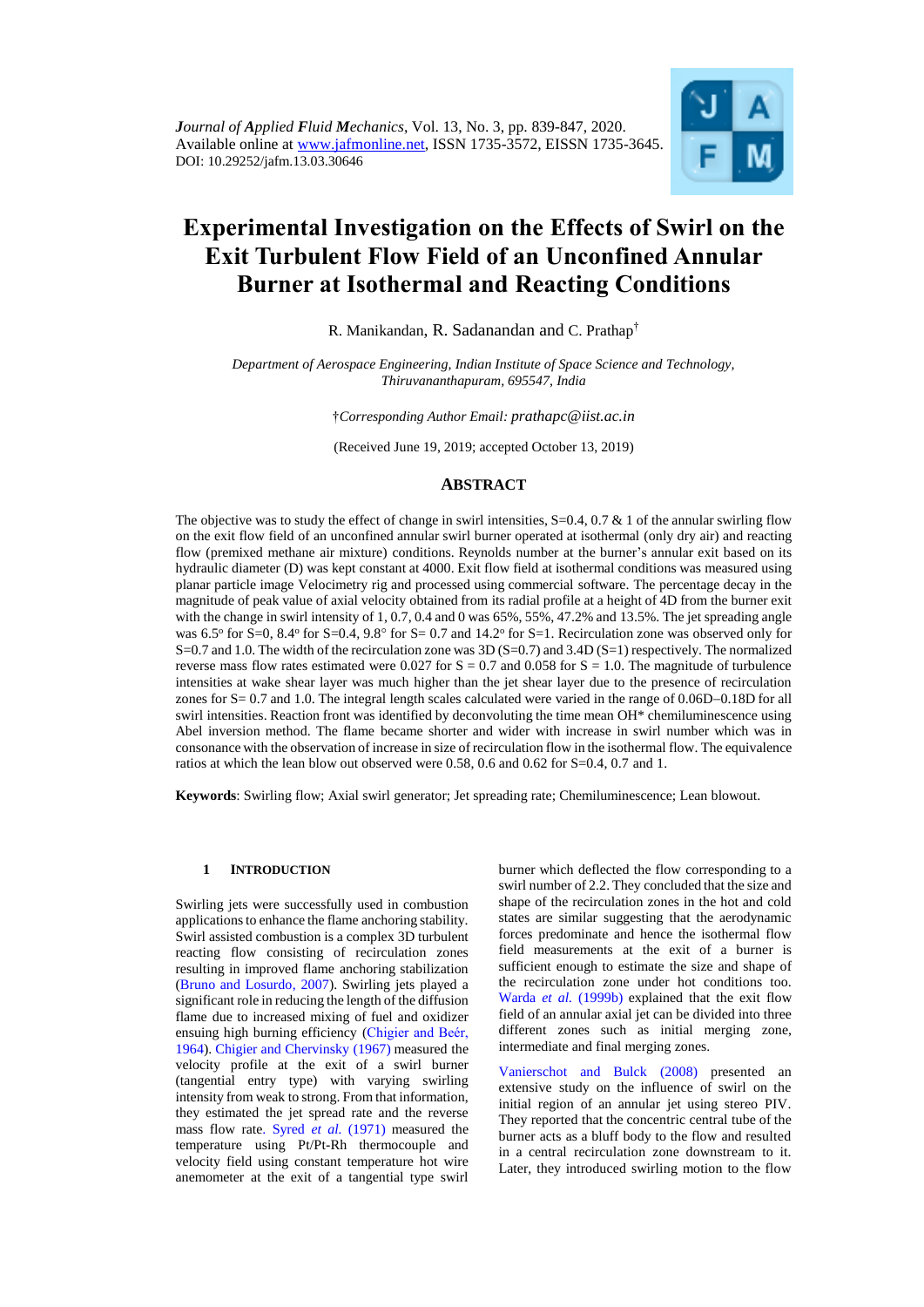gradually using swirl generators with axial vanes. They observed that even at low swirl intensities, the structure of the CRZ changed to a toroidal recirculation zone leading to entrainment of jet fluid near the apex. At intermediate swirls, they observed vortex breakdown bubble appearing downstream of CRZ and it moves upstream with increased swirl. At high swirl, the CRZ and breakdown bubble merged and resulting in a complex and highly anisotropic flow field. [Alekseenko](#page-7-5) *et al*. (2011) used stereo PIV, CH\* Chemiluminescence techniques to study the turbulent flow structure of lifted non-swirling and swirling premixed propane air flames. For nonswirling case, they mentioned that the possible reason for the lifted flame stabilization is due to the interaction of ring-like vortices with the flame front. Another important observation was that the thermal expansion effect did not affect the flow structure of the lifted flame as the flow field data were same for both the isothermal and reacting flow conditions. Kim *et al*. [\(2009\)](#page-7-6) used PIV, OH chemiluminescence and gas analyzers to measure the velocity field, reaction front and also the emission levels at the exit of an annular swirl burner operated at a power rating of 5.81 kW for different swirler vane angles of 30, 45 and 60. They used a binary gas mixture comprising of methane and hydrogen. They concluded that the reactivity of the mixture also affected the recirculation zone and the corresponding formation of  $NO<sub>X</sub>$ .

In the premixed flames, flame front is a thin reaction zone where chemical reaction occurs with high local heat release and temperature [\(Kojima](#page-7-7) *et al*. 2005). Hence, in reaction front, OH radicals get formed undergo excitation/ de-excitation resulting in chemiluminescence emission. Therefore, OH\* emissions from reaction front can be used as a marker to track flame front.

Even though, quite handful of studies available on the swirling turbulent flows, still owing to its degree of complexity, more experimental data are required for improving both isothermal and reacting flow simulations. Introduction of swirl and its effect on enhancing turbulence was also studied. Hence, the objective of the present work was to experimentally investigate the effect of swirl on the turbulent flow field at isothermal conditions using 2D Particle Image Velocimetry (PIV). The desired characteristics of turbulent swirling flow field such as turbulence intensities, jet spread angle, reverse mass flow rate and integral length scales were calculated. To identify the flame front at reacting flow conditions, OH\* chemiluminescence technique was used.

## **2 USEFULL DEFINITIONS**

In this section, the definitions of important characteristics of turbulent swirling flow estimated from the measured flow field data are presented.

#### <span id="page-1-2"></span>**2.1 Jet Spreading Rate**

The important parameters used to characterize the free jets are spreading rate and spreading angle (*α1/2*)

[\(Turns,](#page-7-8) 2000). [Liang and Maxworthy \(2005\)](#page-7-9) mentioned that in the case of free swirling annular jets, the centreline velocity used for estimating the jet half width in the round jet can be replaced by the maximum value of the velocity estimated from the radial profile of axial velocities at a given axial location.

# **2.2 Integral Length Scale**

The integral length scales can be estimated from the measured axial and radial components of the velocity fluctuation. As the present work dealt with the study of flow field of a burner, the axial component of velocity was much more important than the radial component in order to anchor the flame. Hence, the length scales were estimated only from the axial components of the measured flow field data. The length scales information at isothermal conditions can be useful in the estimation of turbulent Reynolds number, eddy dissipation rate, etc. Length scales can be deduced from the correlation coefficient by using Taylor's hypothesis (Liang & [Maxworthy,](#page-7-9) 2005). Correlation coefficient was calculated using Eq. [1\)](#page-1-0).

<span id="page-1-0"></span>
$$
R_{ij}(\vec{x},\vec{r}) = \frac{\overline{u'_{1}(\vec{x})u'_{j}(\vec{x}+\vec{r})}}{u'_{i,rms}(\vec{x})u'_{j,rms}(\vec{x}+\vec{r})}
$$
(1)

where  $u'_{i}$  is an instantaneous velocity component *i*,  $\vec{x}$  reference point at which the velocity  $u'_{i}$  is measured.  $\vec{r}$  is the vector of displacement from the reference point at which the velocity  $u'_{j}$  is measured,  $u'_{i,rms}$  and  $u'_{j,rms}$  are the root mean square fluctuation velocities at the respective locations. The correlation coefficient *Rij* is a function of spatial location  $\vec{x}$  in the radial direction and displacement,  $\vec{r}$ . Then, the integral length scale was estimated from the correlation coefficient using Eq. [2\)](#page-1-1)

$$
L_{ij,k}(\vec{x}) = \frac{1}{2} \int_{-\infty}^{\infty} R_{ij}(\vec{x}, r_k) dr_k
$$
 (2)

#### <span id="page-1-1"></span>**3 EXPERIMENTAL RIG**

In this section, the details of the present experimental rig are explained.

## **3.1 Burner Rig**

The design of the present gaseous fuelled premixed swirl-flame burner used for the current research was adopted from [Singh and Chander \(2014\)](#page-7-10). The schematic of the annular swirl burner is shown in Fig. 1. The swirl burner consists of four concentric tubes with an annular gap of 8 mm between them. In the present research, only the annular space between Tube 2 with an outer diameter of 45 mm and Tube 3 with an inner diameter of 57 mm was used. Axial swirlers were used. The outer and hub diameters of the designed swirlers were 57 mm and 45 mm respectively in order to fit it into the annular space of the burner. The burner had an annular exit nozzle with an inner diameter and an outer diameter of 10 mm and 25 mm respectively. The hydraulic diameter (*D*) of the annular regime at the nozzle exit was 15mm.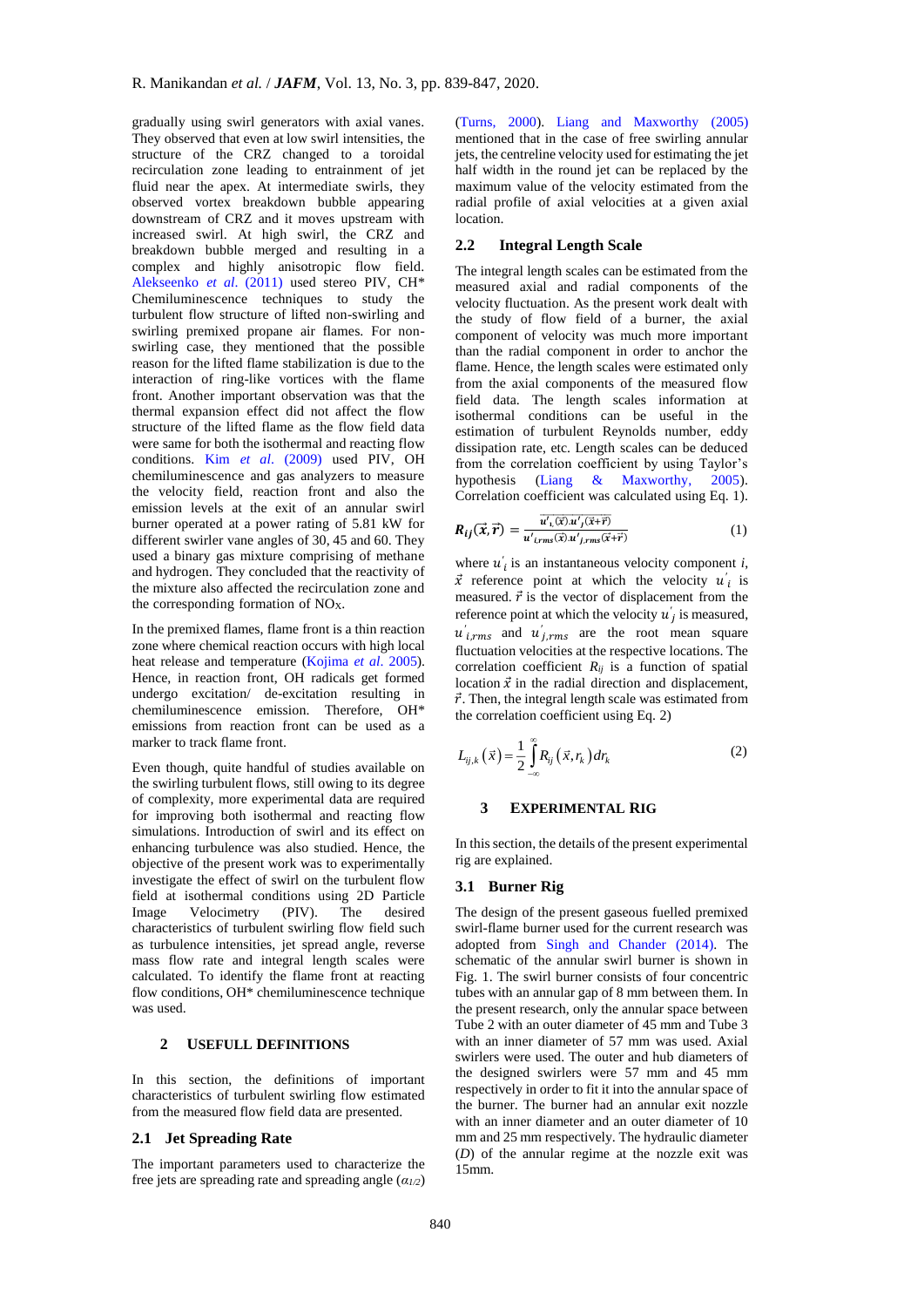

<span id="page-2-0"></span>

The axial swirlers with curved vanes having outer and hub diameters of 57 mm and 45mm for different swirl intensities of 0.4, 0.7 and 1.0 were designed. First, the angle of vanes was estimated using Eq. 1 as reported in Beer and [Chigier \(1983\)](#page-7-11).

$$
S = \frac{G_t}{R G_x} = \frac{2}{3} \left\{ \frac{1 - \left( \frac{R_h}{R} \right)^3}{1 - \left( \frac{R_h}{R} \right)^2} \right\} \tan \theta \tag{3}
$$

where *S* is the swirl intensity,  $G_t$  is the axial flux of tangential momentum estimated at swirler outer radius *R*, *Gx*is the axial flux of axial momentum, *R<sup>h</sup>* is the radius of hub and  $\theta$  is the vane angle. Vane angles were 50°, 38° & 24° for S=1, 0.7 & 0.4. After finding the vane angle, curved vanes were designed according to [Kilik \(1976\)](#page-7-12). A schematic of the CAD model of one of the swirlers is shown in Fig. 2.

#### **3.2 Particle Image Velocimetry (PIV)**

PIV rig consisted of a double pulsed Nd:YAG laser (Spectra Physics). A double- shutter CCD camera (Lavision Imagerpro,  $2048 \times 2048$  pixels, 14bits) equipped with a focusing lens and a  $532\pm10$  nm band pass filter was used for acquiring MIE scattering images. Camera was operated at 5Hz in double shutter mode in synchronization with laser. Thin laser sheet (< 1mm) was created using sheet optics. Pulse energy of 12.5 mJ at 532 nm was used for

present measurements. The air flow was seeded with olive oil particles (SMD=8 micrometers) to illuminate the flow field with the laser sheet. The duration between the two laser pulses was varied between 55µs to 75µs according to the need. The field of view was 45 mm (width)  $\times$  60 mm (height). In the present study, for all the studied operating conditions, the image was recorded for a certain minimum duration of 95s at 5 Hz to obtain the statistical time average velocity data and turbulent characteristics of the present turbulent swirl flow at a Reynolds number of 4000.

## <span id="page-2-1"></span>**3.3 OH\* Chemiluminescence**

Earlier investigations in the study of reacting flow with gaseous fuels have reported that the intensity of the OH\* emissions is directly related to the reaction rate or heat release rate [\(Kojima](#page-7-7) *et al*. 2005). So, by capturing the OH\* emissions (integrated along the line of sight), location of instantaneous flame front or heat release zone of the combustion zone can be obtained. The important chemical reactions involved in the production of OH radicals and the chemiluminescence intensity are [\(Gaydon,](#page-7-13) 1974):

$$
CH + O_2 \rightarrow CO + OH(A^2\Sigma)
$$
 (4)

$$
OH(A^2\Sigma) \to OH(X^2\Pi) + hv \tag{5}
$$

Equations depict a CH radical combine with oxygen molecules to form carbon monoxide and an excited OH\* radical. Subsequently, OH\* radical at excited state gives chemiluminescence emission and it will reach the ground state.

Chemiluminescence measurement rig consists of an ICCD camera (Nanostar, Lavision) equipped with UV lens (Nikon 105). The frame rate of the camera was 8 Hz. A UG 11 interference filter is used to capture the strong OH $*$  emissions from the A-X (0,0) band (with a peak around *λ ≈* 310 nm) and also to suppress the background radiations. The image intensifier is set to an exposure time of 40 *µ*s to capture the integrated OH\* signals. For each burner operating condition, OH\* data was acquired for 44 seconds.

## **3.4 Experimental Procedure**

In the cold flow conditions, only dry air was used. In the burner, the desired swirl generator was mounted. The air flow rate (96 Liters per minute) was maintained to ensure Reynolds number of 4000 at the exit of the burner. The flow rate of air was measured using a Coriolis flow meter (Make: Micromotion). Olive oil seeding particles were added to the flow by passing a portion of air through the liquid seeding particle generator. The flow field was shined using double laser pulses. Mie scattered data were acquired in a CCD camera for sufficient duration to obtain the statistical properties of turbulent flow. The same procedure was repeated for other swirl intensities by physically changing the swirl generator.

In the reacting flow studies, the premixed methane-air mixture at stoichiometric condition was supplied to the burner through the inlet ports as shown in [Fig. 1.](#page-2-0) Reynolds number at the exit of the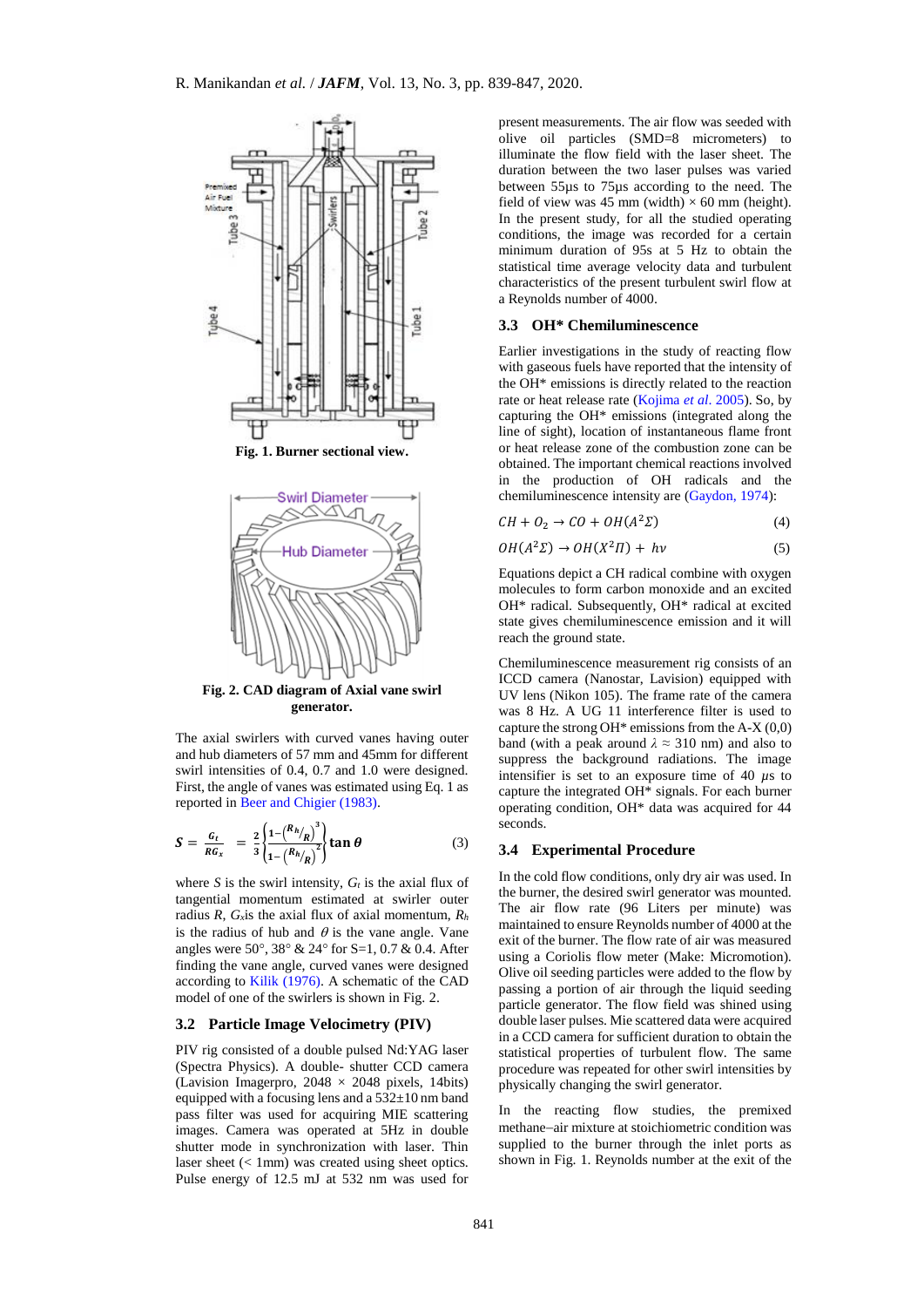

**Fig. 3. Streamline superimposed on time mean velocity vector field at different swirl intensity. (a) S=1, (b) S=0.7, (c) S=0.4, (d) S=0.**

burner at reacting flow condition was also maintained at 4000. A stable flame was anchored. The chemiluminescence emissions from OH\* radicals were imaged using an ICCD camera equipped with a band pass filter for sufficient time for a given swirl generator. Three sets of flow field images were acquired for each swirler. All the experiments for different swirl intensities were conducted at ambient pressure and temperature.

#### **3.5 Post Processing of PIV Data**

PIV data was acquired sufficiently long enough to attain statistical time averaged results. The acquired Mie scattered images were processed using DAVIS 8.1®, a commercial PIV software. In the DAVIS software, the image acquired at the first laser pulse was divided into smaller windows of 32 pixels  $\times$  32 pixels windows with 50% overlap. Spatial crosscorrelation technique was applied to each window to identify the displacement of particles within it. The optimum value of duration between each pair of images was arrived to have a maximum particle shift of 4 pixels in a 32 pixels  $\times$  32 pixels window to get a good correlation peak in the present study. The change in the displacement of the particles between the same windows at different time step was obtained and hence the local velocity of each window was obtained. The same procedure was applied for all the acquired pair of images and velocity fields were estimated. The uncertainty in velocity measurement at cold flow conditions depends on several aspects extending from the recording process to the methods of evaluation as summarized in [Raffel](#page-7-14) *et al* (2000). In the present work, uncertainty was estimated by following the procedure reported by [Warda](#page-8-0) *et al*. [\(1999a\).](#page-8-0)

# **3.6 Post Processing of Chemiluminescence Data**

As reported in section [3.3,](#page-2-1) the reaction front of the combustion zone can be identified from the OH\* emissions. In the present work, instantaneous images of line-of-sight integrated OH\* chemiluminescence was recorded for sufficient duration to obtain

statistical time averaged data. The background corrected images contains volumetric intensity data of the axis symmetric flame. Abel inversion was applied to the acquired axisymmetric flame images to de-convolute the 3D data to a planar data. The Abel inversion algorithm reported by [Pretzler](#page-7-15) *et al*. [\(1992\)](#page-7-15) was used.

## **4 RESULTS AND DISCUSSION**

In this section, the results obtained from cold flow and hot flow are presented and discussed.

## **4.1 Characteristics of Isothermal Turbulent Flow Field**

It is mandatory to address the important characteristics of a swirl flow field such as its local velocity distribution in the measured axial and radial directions, jet spreading rate, energy dissipation and integral length scales. All parameters were estimated for the entire studied operating conditions and are discussed in the following sections.

Figure 3 (a-d) shows the measured time mean velocity vector field for swirling and non-swirling conditions along with streamlines. The stream lines are estimated from the time mean axial velocity component as  $\psi = \int_0^r U r dr$ . As the present flow is nearly axisymmetric, the velocity vector fields are shown for one of the sides only. Very close to the burner exit, i.e.,  $x=0-2$  mm, reflection of laser light from the nozzle burner was observed which also resulted in noise in the recordings. Hence, for all the studied operating conditions, the regime between  $x=0-2$  mm was not considered for post processing. It is important to mention here that the *y* axis in Fig. 3 started from 3 mm. From the figures  $3(a-d)$  it is clear that as the swirl intensity increased, the size of the recirculation zone also increased showing the corresponding increase in the reverse mass flow rate.

#### **4.2 Time Mean Axial Velocity**

Figure 4 shows the time mean radial profiles of normalized axial velocity components at different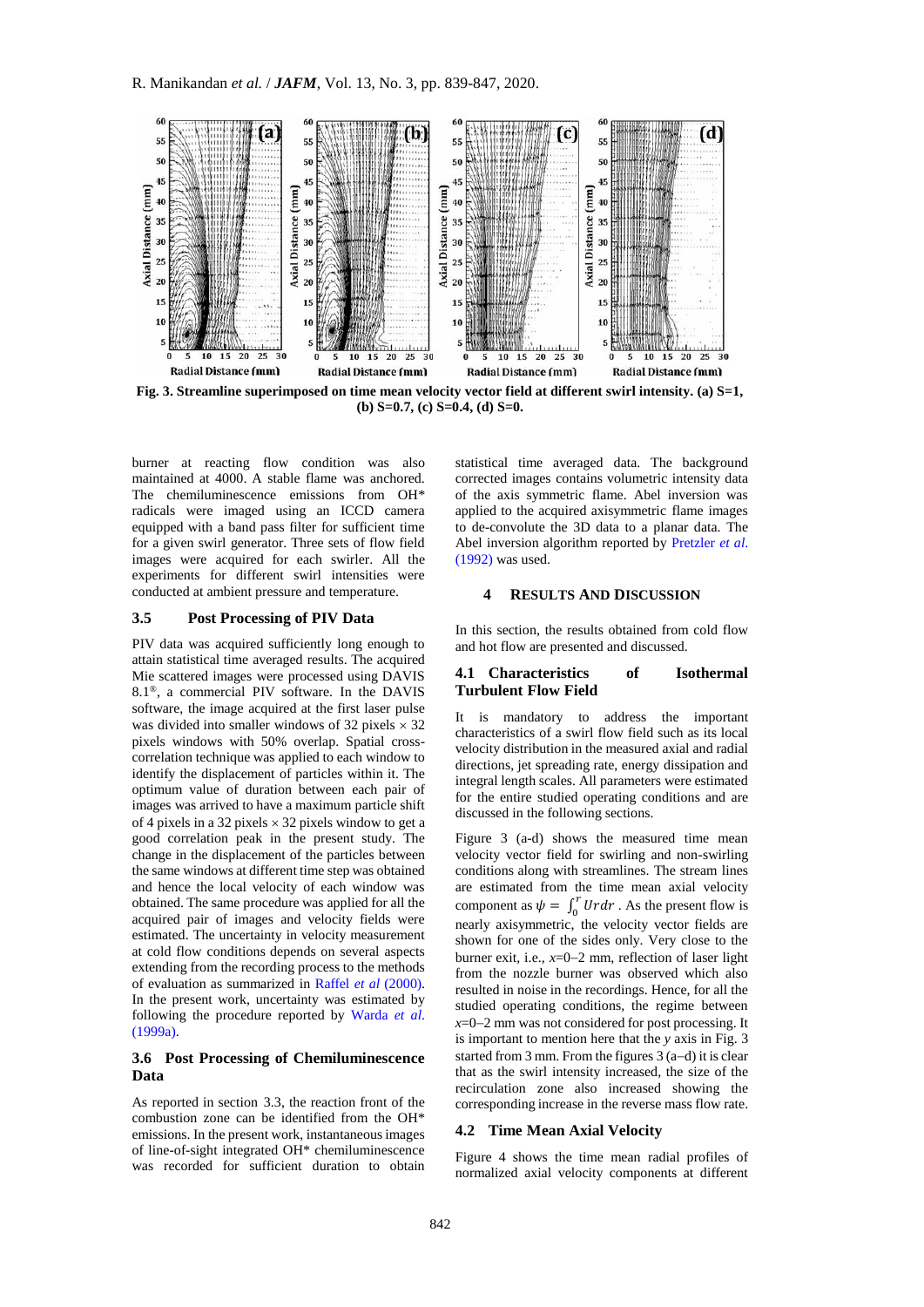axial locations for all studied conditions. All velocity components are non dimensionalized using the area averaged velocity (*Uavg*) calculated from the measured mass flow rate of air. The estimated uncertainty in the measured mean axial velocity component for all present studied conditions was found to be having a maximum of 1.43% of the area averaged velocity *U*avg. Figure 4 shows that with increase in swirl intensity, an increased decay of value of centerline axial velocity was observed and it originates from the positive pressure gradients in the downstream direction induced by the swirl (Kerr and Fraser 1965)

Other important observations from the Fig. 4 are that: (1) The percentage decay in the value of peak axial velocity obtained from the radial profile at axial location of  $x = 3D$  with respect to the peak axial velocity obtained from the radial profile at  $x = 0.25D$ are 65%, 55%, 47.2% and 13.5% for S=1, S=0.7,  $S=0.4$  and  $S=0$  respectively, (2) For all the three swirling cases in the order of  $S=1$ ,  $S=0.7$ ,  $S=0.4$ , the location of peak values of axial velocity moves radially outward with increase in axial distance from the exit of the burner which typically describes the spreading of swirl flow. Increase in decaying and radial outward shifting of peak value of axial velocity is observed in the case of stronger swirl flow is because of: (a) increase in width of the flow and the corresponding, increase in the size of recirculation zone, and (b) the air entrainment from the surroundings. Also, it can be interpreted from the above discussion that axial velocity can be modified with the help of swirl to a desired value in order to anchor a flame.



**Fig. 4. Non dimensional time mean axial velocity profile at different axial location for different swirl intensity.**

## **4.3 Jet Spreading Rate**

As the present burner has an annular exit, jet spread rate was estimated by following sec[. 2.1.](#page-1-2) At an axial

distance, radial locations with 50% value of the peak velocity were obtained. It provided two different radial locations, one close to the axis and another away from the axis. The radial location away from the axis was chosen as mentioned in (Liang  $\&$ [Maxworthy,](#page-7-9) 2005). Those radial locations at different axial heights were fitted with a straight line. The angle of the fitted straight line with respect to the jet axis was represented as half jet spreading angle  $(\alpha_{1/2})$ . Figure 5 shows the effect of increase in degree of swirl on the spreading rate of a free swirling jet from present burner at  $Re = 4000$ . The figure shows that the jet half width angles for different degrees of swirl are as follows:  $6.5^{\circ}$  for  $S = 0$ ,  $8.4^{\circ}$  for  $S = 0.4$ , 9.8° for  $S = 0.7$  and 14.2° for  $S = 1$ . Hence, it is quite clear that spreading angle increased nearly linear with an increase in the geometrical swirl numbers for the present studied axial swirlers. Figure 5 also shows the comparison of jet spread rate with literature data which has similar geometrical swirl number but with different swirl generating methods, i.e., (Chigier & [Chervinsky 1967\)](#page-7-2) generated swirling flow by allowing the air through tangential entries, Kerr and Fraser 1965 used axial swirl generators for generating swirl. The agreement between the present values with literature data is good irrespective of different ways of swirl generation and flow conditions.



Fig. 5. Comparison of jet spreading angle  $(a_{1/2})$ **with literature data.**



**verses axial distance for different swirl intensities.**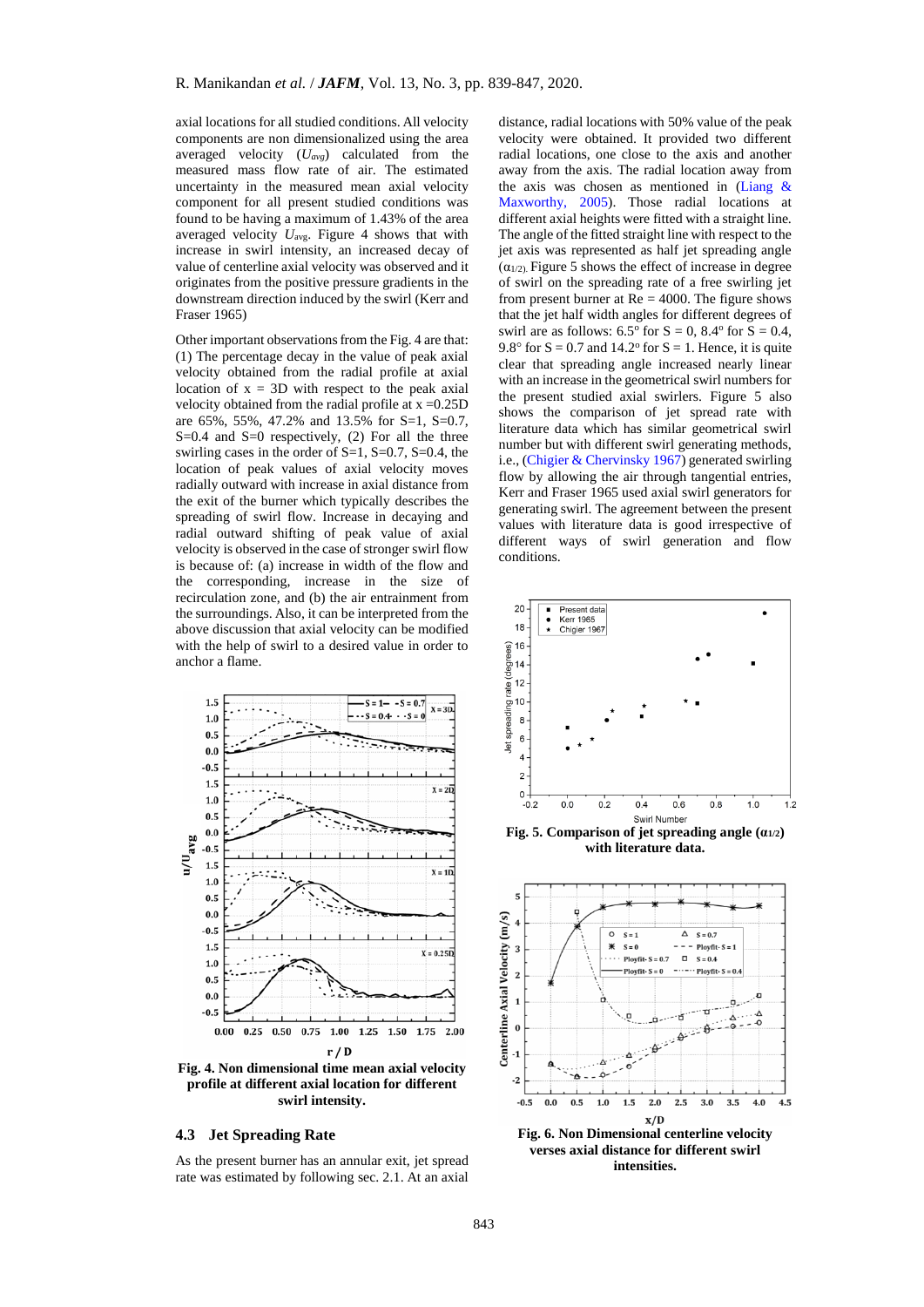## **4.4 Recirculation Zone**

Figure 6 shows the variation of centreline time mean axial velocity with axial distance from the exit for all studied conditions. For higher degrees of swirl such as 0.7 and 1.0, the axial velocity varies from negative to a positive value and it indicates the presence of reverse flow and the associated recirculation zone. Axial height at which the centerline axial velocity changed from negative to positive is termed as length of recirculation zone *(L)*. The estimated recirculation lengths for  $S = 1$  and  $S = 0.7$  are 3.4D and 3D respectively. In the case of  $S = 0.4$  and  $S = 0$ , negative values of axial velocity are not observed at the axis which indicates the absence of recirculation zones. Mass flow rate reversed into the recirculation zone was estimated by followin[g Vanoverberghe and](#page-8-1)  Bulck [\(2003\)](#page-8-1). Normalized Reverse mass flow rate is calculated using Eq. (6).

$$
\frac{m_r}{m_o} = \frac{\int_0^r 2\pi \rho u r dr}{m_o} \tag{6}
$$

where  $r$  represents the width of the recirculation zone. For swirl numbers of 0.7 and 1, the estimated normalized reverse mass flow rate is calculated as 0.027 and 0.058 respectively. The amount of mass reversed into the recirculation zone at a given axial distance is more for higher swirl number than lower swirl number. From this, it can be reported that for the present burner configuration at a given Reynolds number, increase in geometrical swirl number from  $0.7$  (38<sup>0</sup>) to 1 (50<sup>0</sup>), i.e., 24% increase in the flow deflection angle, nearly doubled the value of reversed mass flow rate.

#### **4.5 Turbulent Velocity Fluctuations**

Figure 7 shows the radial profile of normalized rms axial velocities at different axial locations for different swirl conditions. From the figure, it can be noticed that at  $x = 0.25D$ , there are two peaks of normalized rms axial velocity present in all swirling cases and a single peak in non-swirling case. The peak value observed close to axis corresponds to inner or wake shear layer whereas another peak away from axis corresponds to outer or jet shear layer. Because of the presence of vortex core in swirling flows, the amplitude of rms axial velocity (u**ˊ**) in the inner shear layer is considerably larger than the outer shear layer. So, the effect of turbulence is very high in the inner shear layer than the outer shear layer for high swirl case which indicates possibility of rapid mixing near inner shear layer than outer shear layer. With increase in axial distance, the magnitude of *uˊ* in the inner shear layer decreased faster than the outer shear layer because of higher turbulence and the associated dissipation.

In the present study, the magnitude of time mean radial velocities was also calculated and it was significantly lower than its axial counterparts whereas in the case of fluctuation components, the amplitude of radial fluctuation component (*vˊ***)** was comparable to that of with axial component of fluctuation  $(u')$ . It shows the importance of resolving turbulent flow field in all space coordinates. In the present work, only planar

information was recorded and hence the tangential component (*wˊ*) could not be resolved.



**axial velocities at various axial locations for different swirl intensities.**

## **4.6 Length Scales**

The procedure to estimate integral length scale is reported in section 2.2. Information on length scale is important as it can be used for classifying the premixed turbulent flames. The changes of normalized length scales with the normalized axial distance for different degrees of swirl are shown in Fig. 8. The length scale information was plotted only up to an axial distance of 2D due to the fact that velocity field was not disturbed by the ambient air entrainment and mixing in this zone will affect the combustion zone too. For  $S = 1$ , the values of integral length scales were in the range of 0.1D to 0.18D. For  $S = 0.7$ , integral length scale over the axial distance till 2D fluctuates in and around  $0.1-0.15D$ . For S = 0.4, the integral length scale fluctuates around 0.1D. As the exit Reynolds number was same for all the conditions, the only variation was due to the difference in the swirl number. Close to the axis, integral length scales for all the cases were smaller and then it increase with increase in axial distance due to the decrease in turbulence with distance because of dissipation. In the non-swirling case, the trend changed completely. The length scale is smaller at the exit and it increases till  $x = 2D$  and thereafter it remains nearly constant in the studied domain.

#### **4.7 Reaction Flow Study**

To study the effect of swirl on the stability of the flame with respect to anchoring, experiments on reacting flow were conducted for all the operating conditions investigated at isothermal conditions. The air was replaced with combustible mixture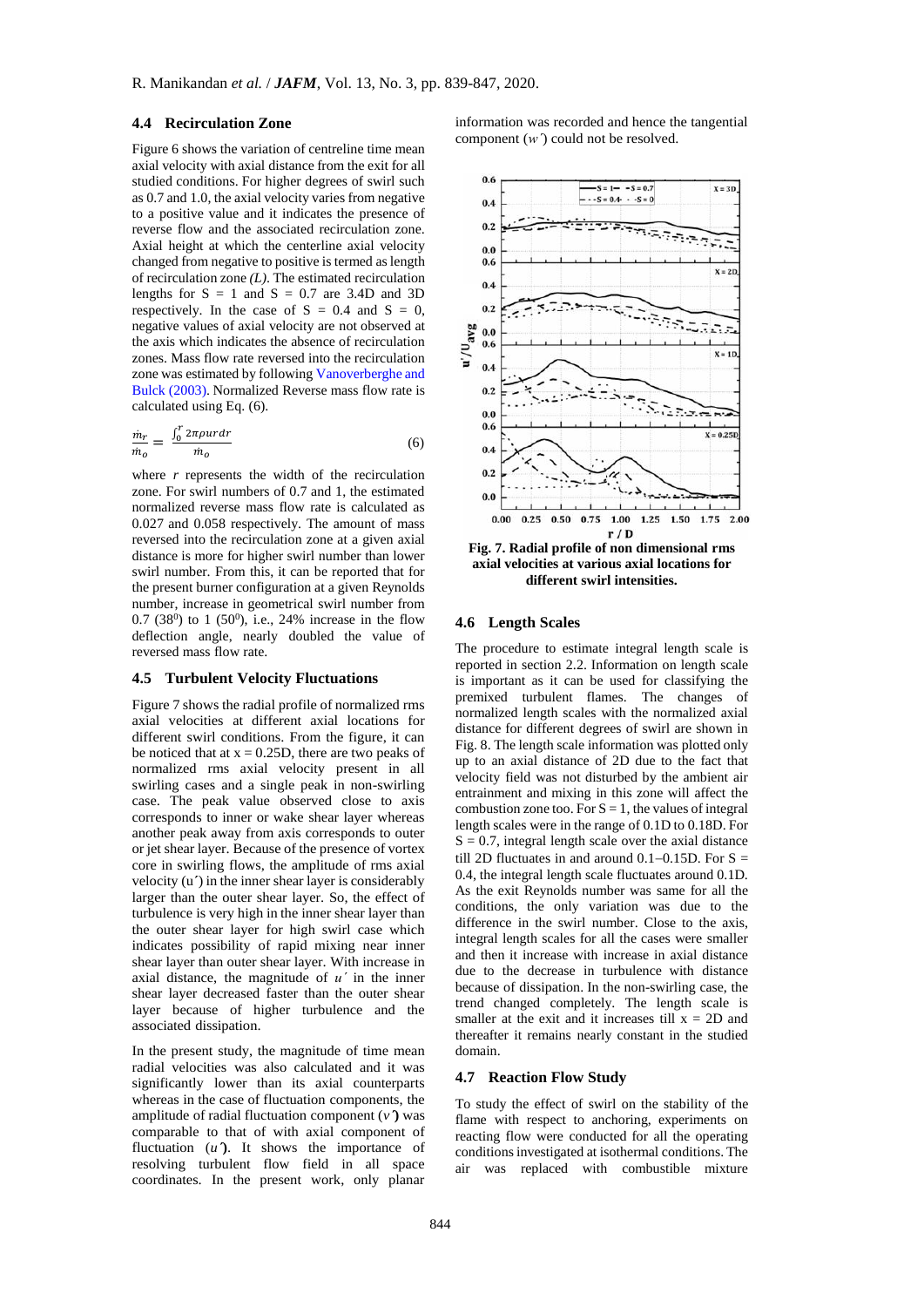comprised of methane (99.5% purity) and dry air (21%  $O_2$  + 79% N<sub>2</sub> by volume). Velocity field was not measured at reacting flow conditions. Only OH\* chemiluminescence emissions from the flame were recorded using an ICCD camera. Important results and the associated inferences are discussed in this chapter.



# **4.8 Lean Blow Out**

The spatial distributions of OH\* chemiluminescence intensities of stoichiometric methane air turbulent flames recorded at different swirl numbers are shown in Fig. 9. Figure 9 clearly shows that with increase in swirl intensity, the flame spreading rate increased which indicates: (a) an increase in the size of the recirculation zone, (b) an increase in the reverse flow of burnt products towards the fresh unburned gas reactants and (c) an increase in the mixing of hot products and reactants resulting in intense burning.

Lean blow out (LBO) measurements were conducted by anchoring flame at stoichiometric condition. Later, by keeping constant flow rate of air, fuel flow rate was systematically decreased until the blowing out of flame. Surprisingly, equivalence ratios at which LBO attained are  $0.62$  for S=1, 0.6 for S=0.7 and 0.58 for S=0.4. Low swirl flame could sustain lean mixture conditions because of less entrainment of atmospheric air into reaction zone.

# **4.9 Estimation of Turbulent Burning Velocity**

Reacting-flow PIV measurements were not performed, and hence, the respective flow field data at reacting conditions was not available. In earlier works by [Abdel-Gayed and Bradely](#page-7-16) (1981), [Klimov \(1981\)](#page-7-17), and [Kobayashi](#page-7-18) *et al*. (1996), turbulent burning velocity was correlated with RMS axial velocity fluctuation measured at cold flow conditions. Hence, a similar approach was followed to estimate possible turbulent burning velocity from cold flow data. The correlation given i[n Klimov](#page-7-17) (1981) shown in Eqn 8 was used.

$$
\frac{S_T}{S_L} = 3.5 \left(\frac{u'}{S_L}\right)^{0.67} \tag{6}
$$

u' is turbulent intensity of isothermal flow at the location of reaction zone and S<sup>L</sup> corresponds to laminar burning velocity of stoichiometric methane air mixture obtained from [Hermanns](#page-7-19) *et al*. (2010). So, the obtained turbulent burning velocity of premixed methane air turbulent flames at stoichiometric condition are  $4 \text{ m/s}$  (S = 1), 3.3 m/s (S  $= 0.7$ ) and 3.2 m/s (S  $= 0.4$ ). Above information also clearly states that for a given exit Reynolds number, the exit turbulence field can be modified by altering the swirl intensity and the flame can be anchored at the desired location.



**Fig. 9. Time mean OH\* chemiluminescence of stiochiometric methane air flames for S=1, 0.7 and 0.4 at T =298 K and P =1bar.**

#### **5 CONCLUSION**

Effect of swirl on the flow field at the exit of an annular swirl burner was successfully investigated. Two dimensional velocity field was measured using PIV technique at isothermal conditions.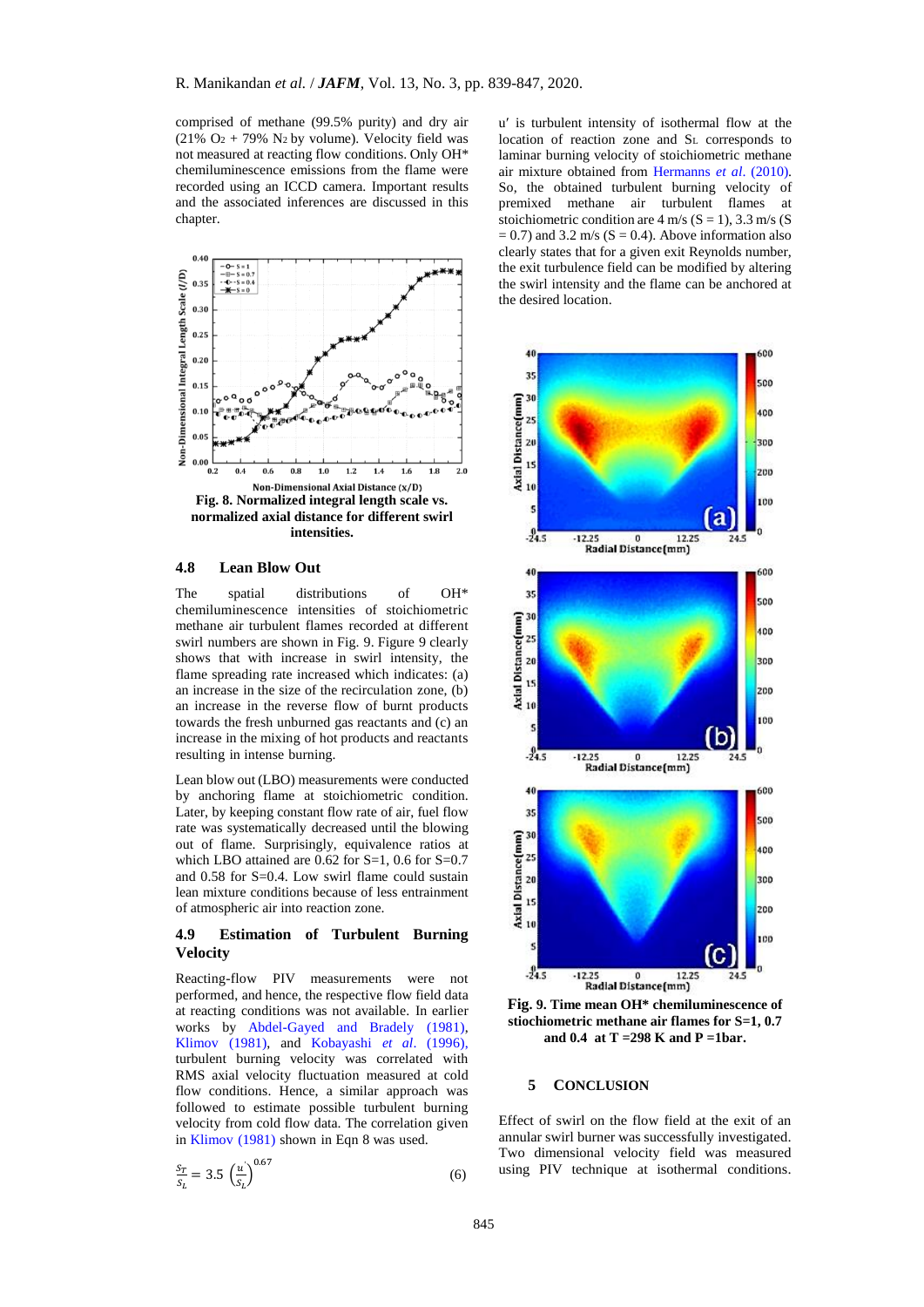Three axial vaned swirl generators having swirl intensities of 1, 0.7 and 0.4 were investigated. Reynolds number at the exit of the burner was kept constant at 4000. The percentage of decay in the magnitude of peak value of axial velocity obtained from the radial profile at a height of 4D with respect to 0.25D from the burner exit was 65%, 55%, 47.2% and 13.5% corresponding to the swirl intensity of 1, 0.7, 0.4 and 0. Recirculation zones were observed for swirl numbers of 0.7 and 1. The recirculation zone increased with increase in swirl number from 0.7 to 1.0 and the respective length of recirculation zones were 3D and 3.4D. The magnitude of turbulence intensities at wake shear layer was much higher than the jet shear layer due to the presence of reverse flow for  $S = 0.7$  and 1.0. Experiments with reacting flow indicated that the equivalence ratios at which the lean blow conditions observed were 0.62 for S=1, 0.6 for  $S=0.7$  and 0.58 for  $S=0.4$ . Turbulent burning velocity estimated from isothermal turbulence intensity and laminar burning velocity at stoichiometric condition was estimated and it was 4 m/s (S = 1), 3.3 m/s (S = 0.7) and 3.2 m/s (S = 0.4) respectively.

# **ACKNOWLEDGEMENTS**

We sincerely thank Department of Space, India for their financial support. We thank Dr. V. Aravind for his consent to use PIV test rig. We also extend our thanks to Mr. Dinesh, Mr. Vinil and Mr. Bipin for their support during experiments.

#### **REFERENCES**

- <span id="page-7-16"></span>Abdel-Gayed, R. G. and D. Bradely (1981) A Two-Eddy Theory of Premixed Turbulent Flame Propagation. *Philosophical Transactions of the Royal Society of London* 301, 1-25
- <span id="page-7-5"></span>Alekseenko, S. V., V. M. Dulin, Y. S. Kozorezov, D. M. Markovich, S. I. Shtor, M. P. Tokarev (2011) Flow structure of swirling turbulent propane flames. *Flow Turbulence Combust* 87, 569–595
- <span id="page-7-11"></span>Beér, J. and N. Chigier (1983) Combustion Aerodynamics. Robert E. Krieger, Malabar, FL
- <span id="page-7-0"></span>Bruno, C., and M. Losurdo (2007). The trapped vortex combustor: An advanced combustion technology for aerospace and gas turbine applications*. Advanced Combustion and Aerothermal Technologies*, 365-384.
- <span id="page-7-1"></span>Chigier, N. A. and J. M. Beér (1964). Velocity and static-pressure distributions in swirling air jets issuing from annular and divergent nozzles. *Journal of Fluids Enggineering* 86,788-796.
- <span id="page-7-2"></span>Chigier, N. A., A. Chervinsky (1967). Experimental Investigation of Swirling vortex Motion in Jets. *Journal of Applied Mechanics*, 443-451.
- <span id="page-7-13"></span>Gaydon, A. G. (1974) *The spectroscopy of flames*. John Wiley and Sons, NewYork, PP.1-9, 159- 163
- <span id="page-7-19"></span>Hermanns, R. T. E., A. A. Konnov, R. J. M. Bastiaans, L. P. H. de Goey, K. Lucka, H. Köhne (2010) Effects of temperature and composition on the laminar burning velocity of CH4+H2+O2+N<sup>2</sup> flames. *Fuel* 89,114–21.
- Kerr, N. M. and D. Fraser (1965) Swirl effect on axisymmetrical turbulent jets. *Journal of the Institute Fuel* 38: 519–526.
- <span id="page-7-12"></span>Kilik, E. (1976) *The influence of swirler design parameter on the aerodynamics of the downstream recirculation region*. Ph. D thesis. School of Mechanical Engineering, Cranfield Institute of Technology, England
- <span id="page-7-6"></span>Kim, H. S., V. K. Arghode, A. K. Gupta (2009) Flame characteristics of hydrogen-enriched Methane–Air premixed swirling Flames. *International Journal of Hydrogen Energy* 34, 1063-1073
- <span id="page-7-17"></span>Klimov, A. M. (1981) Premixed Turbulent Flamesinterplay of hydrodynamic and chemical phenomena. 8<sup>th</sup> ICOGER, 23-26
- <span id="page-7-18"></span>Kobayashi, H., T. Tamura, K. Maruta, T. Niioka, F. Willliams (1996) Burning Velocity of Turbulent Premixed Flames. In A High pressure Environment. *26th symp (International) on combustion*. 389-396
- <span id="page-7-7"></span>Kojima, J., Y. Ikeda, T. Nakajima (2005) Basic aspects of OH(A), CH(A), and C2(d) chemiluminescence in the reaction zone of laminar Methane-Air premixed flames. Combustion and Flame 140, 34-45
- <span id="page-7-9"></span>Liang, H., T. Maxworthy(2005). An experimental investigation of swirling Jets. *Journal of Fluid Mechanics* 525, 115–159
- <span id="page-7-15"></span>Pretzler, G., T. Neger, H. Philipp, and Woisetschläger, J., Naturforsch, Z. A. (1992) Physical Sciences 47: 955–970
- <span id="page-7-14"></span>Raffel, M., C. E. Willert, S. T. Wereley, J. Kompenhans (2000) *Particle Image Velocimetry – A Practical guide*, Springer Berlin Heidelberg New York, Second Edition, pp. 164–176
- <span id="page-7-10"></span>Singh, S., S. Chander (2014) Heat transfer characteristics of dual flame with outer swirling and inner non-swirling flame impinging on a flat surface. *International Journal of Heat and Mass Transfer* 77, 995–1007
- <span id="page-7-3"></span>Syred, N., N. A. Chigier, J. M. Beér (1971). Flame stabilization in recirculation zones of jets with swirl. *Thirteenth Symposium (International) on Combustion* 13, 617-624.
- <span id="page-7-8"></span>Turns, S. R. (2000) *An introduction to combustion: concepts and applications*, McGraw Hill Companies, Inc., U.S.A., 2nd edition
- <span id="page-7-4"></span>Vanierschot, M., E. Van den Bulck (2008). Influence of swirl on the initial merging zone of a turbulent annular jet. *Physics of Fluids* 105104- 1-10